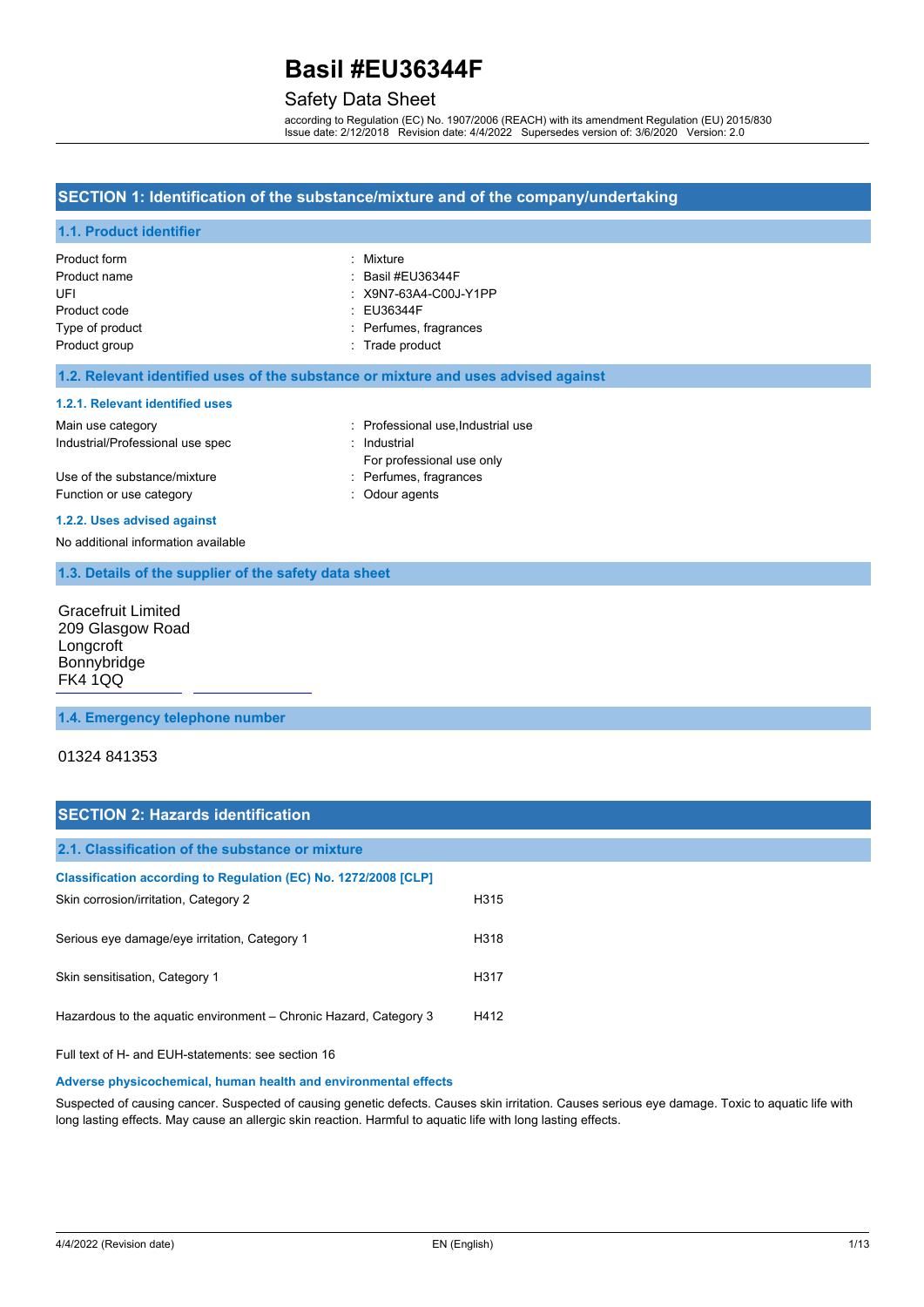## Safety Data Sheet

according to Regulation (EC) No. 1907/2006 (REACH) with its amendment Regulation (EU) 2015/830

## **2.2. Label elements Labelling according to Regulation (EC) No. 1272/2008 [CLP]** Hazard pictograms (CLP) : GHS05 GHS07 Signal word (CLP)  $\qquad \qquad$ : Danger Contains : Petitgrain oil terpeneless, OCIMUM BASILICUM FLOWER/LEAF/STEM EXTRACT, d-Limonene, Clove leaf oil , Linalyl acetate, Eugenol, Triplal (Vertocitral), beta-Caryophyllene, Thyme oil, white Hazard statements (CLP)  $\qquad \qquad$ : H315 - Causes skin irritation. H317 - May cause an allergic skin reaction. H318 - Causes serious eye damage. H412 - Harmful to aquatic life with long lasting effects. Precautionary statements (CLP) : P264 - Wash hands, forearms and face thoroughly after handling. P272 - Contaminated work clothing should not be allowed out of the workplace. P273 - Avoid release to the environment. P280 - Wear protective gloves/protective clothing/eye protection/face protection/hearing protection. P332+P313 - If skin irritation occurs: Get medical advice/attention. P362+P364 - Take off contaminated clothing and wash it before reuse.

#### **2.3. Other hazards**

Contains no PBT/vPvB substances ≥ 0.1% assessed in accordance with REACH Annex XIII

## **SECTION 3: Composition/information on ingredients**

#### **3.1. Substances**

#### Not applicable

**3.2. Mixtures**

| <b>Name</b>                                         | <b>Product identifier</b>                                                                                                | $\frac{9}{6}$ | <b>Classification according to</b><br><b>Regulation (EC) No. 1272/2008</b><br>[CLP]                                                       |
|-----------------------------------------------------|--------------------------------------------------------------------------------------------------------------------------|---------------|-------------------------------------------------------------------------------------------------------------------------------------------|
| Petitgrain oil terpeneless                          | CAS-No.: 68915-85-5<br>EC-No.: 614-781-6                                                                                 | $2 - 4$       | Skin Irrit. 2, H315<br>Eye Dam. 1, H318<br>Skin Sens. 1, H317<br>Aquatic Chronic 2, H411                                                  |
| d-Limonene                                          | CAS-No.: 5989-27-5<br>EC-No.: 227-813-5<br>EC Index-No.: 601-029-00-<br>7:601-096-00-2<br>REACH-no: 01-2119493353-<br>35 | $1.6 - 3.208$ | Flam. Liq. 3, H226<br>Skin Irrit. 2, H315<br>Skin Sens. 1B, H317<br>Asp. Tox. 1, H304<br>Aquatic Acute 1, H400<br>Aquatic Chronic 3, H412 |
| OCIMUM BASILICUM FLOWER/LEAF/STEM<br><b>EXTRACT</b> | CAS-No.: 84775-71-3<br>EC-No.: 283-900-8                                                                                 | $1.6 - 3.2$   | Skin Irrit. 2, H315<br>Eye Irrit. 2, H319<br>Skin Sens. 1B, H317<br>Asp. Tox. 1, H304<br>Aquatic Chronic 3, H412                          |
| Clove leaf oil                                      | CAS-No.: 8000-34-8<br>EC-No.: 616-772-2                                                                                  | $1.6 - 3.2$   | Eye Irrit. 2, H319<br>Skin Sens. 1, H317<br>Asp. Tox. 1, H304                                                                             |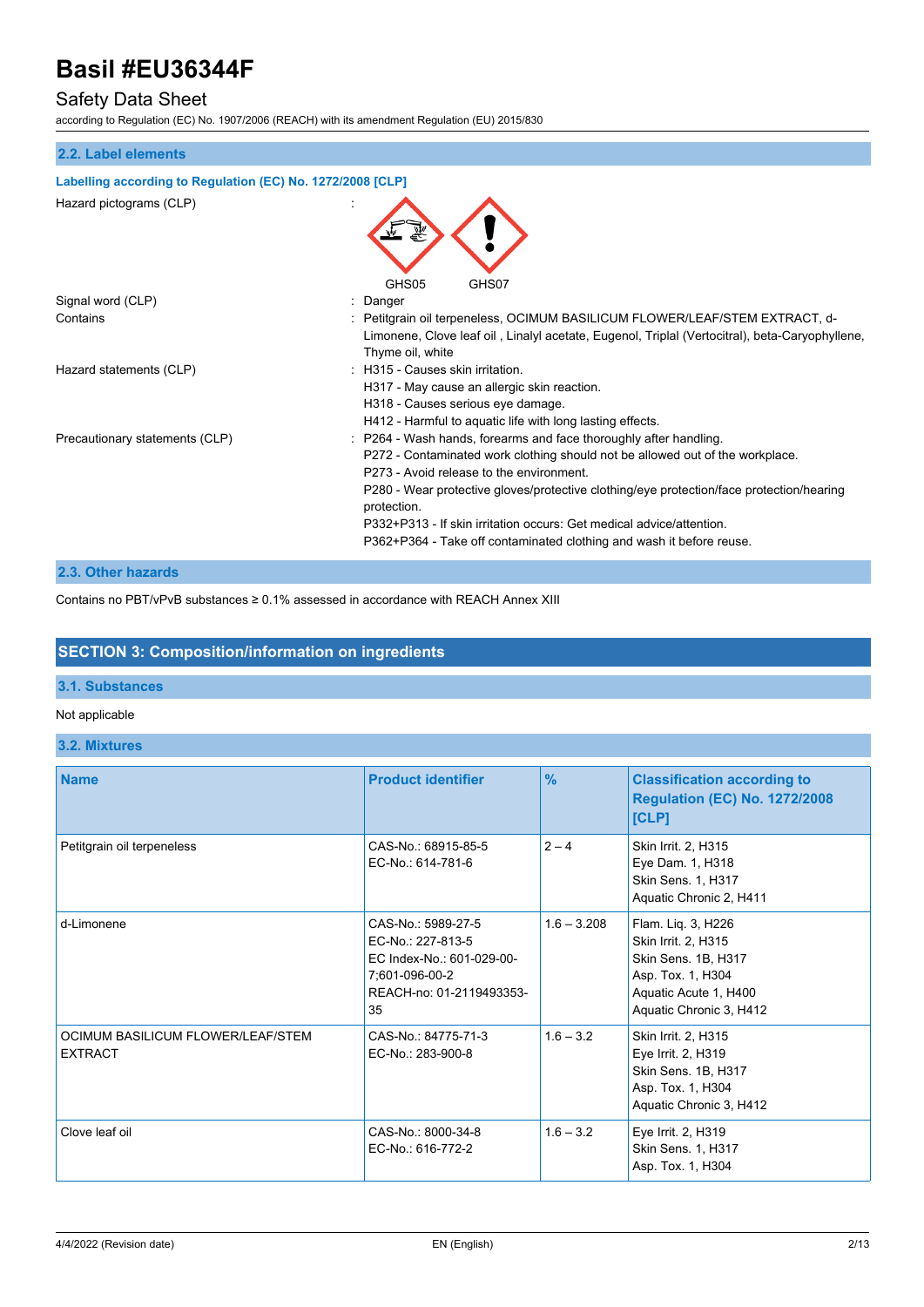## Safety Data Sheet

according to Regulation (EC) No. 1907/2006 (REACH) with its amendment Regulation (EU) 2015/830

| <b>Name</b>           | <b>Product identifier</b>                                                | $\frac{9}{6}$ | <b>Classification according to</b><br><b>Regulation (EC) No. 1272/2008</b><br>[CLP]                                                                             |
|-----------------------|--------------------------------------------------------------------------|---------------|-----------------------------------------------------------------------------------------------------------------------------------------------------------------|
| Eugenol               | CAS-No.: 97-53-0<br>EC-No.: 202-589-1<br>REACH-no: 01-2119971802-<br>33  | $1.3 - 2.8$   | Acute Tox. 4 (Oral), H302<br>Eye Irrit. 2, H319<br>Skin Sens. 1B, H317                                                                                          |
| Linalyl acetate       | CAS-No.: 115-95-7<br>EC-No.: 204-116-4<br>REACH-no: 01-2119454789-<br>19 | $1.2 - 2.408$ | Skin Irrit. 2, H315<br>Eye Irrit. 2, H319<br>Skin Sens. 1, H317                                                                                                 |
| Terpinyl acetate      | CAS-No.: 80-26-2<br>EC-No.: 201-265-7                                    | $1.2 - 2.4$   | Aquatic Chronic 2, H411                                                                                                                                         |
| Triplal (Vertocitral) | CAS-No.: 68039-49-6<br>EC-No.: 268-264-1                                 | $0.8 - 1.6$   | Skin Irrit. 2, H315<br>Eye Irrit. 2, H319<br>Skin Sens. 1, H317<br>Aquatic Chronic 3, H412                                                                      |
| Thyme oil, white      | CAS-No.: 8007-46-3<br>EC-No.: 284-535-7;616-910-1                        | $0.4 - 0.8$   | Flam. Liq. 3, H226<br>Acute Tox. 4 (Oral), H302<br>Skin Corr. 1, H314<br>Eye Dam. 1, H318<br>Skin Sens. 1, H317<br>Asp. Tox. 1, H304<br>Aquatic Chronic 2, H411 |
| beta-Caryophyllene    | CAS-No.: 87-44-5<br>EC-No.: 201-746-1<br>REACH-no: 01-2120745237-<br>53  | $0.22 - 0.64$ | Skin Sens. 1B, H317<br>Asp. Tox. 1, H304                                                                                                                        |

Full text of H- and EUH-statements: see section 16

## **SECTION 4: First aid measures**

| 4.1. Description of first aid measures                                          |                                                                                                                                                         |  |  |
|---------------------------------------------------------------------------------|---------------------------------------------------------------------------------------------------------------------------------------------------------|--|--|
| First-aid measures general                                                      | : IF exposed or concerned: Get medical advice/attention.                                                                                                |  |  |
| First-aid measures after inhalation                                             | : Remove person to fresh air and keep comfortable for breathing.                                                                                        |  |  |
| First-aid measures after skin contact                                           | : Wash skin with plenty of water. Take off contaminated clothing. If skin irritation or rash<br>occurs: Get medical advice/attention.                   |  |  |
| First-aid measures after eye contact                                            | : Rinse cautiously with water for several minutes. Remove contact lenses, if present and easy<br>to do. Continue rinsing. Call a physician immediately. |  |  |
| First-aid measures after ingestion                                              | : Call a poison center or a doctor if you feel unwell.                                                                                                  |  |  |
| 4.2. Most important symptoms and effects, both acute and delayed                |                                                                                                                                                         |  |  |
| Symptoms/effects after skin contact<br>Symptoms/effects after eye contact       | : Irritation. May cause an allergic skin reaction.<br>: Serious damage to eyes.                                                                         |  |  |
| 4.3. Indication of any immediate medical attention and special treatment needed |                                                                                                                                                         |  |  |

Treat symptomatically.

| <b>SECTION 5: Firefighting measures</b> |                                                  |
|-----------------------------------------|--------------------------------------------------|
| 5.1. Extinguishing media                |                                                  |
| Suitable extinguishing media            | : Water spray. Dry powder. Foam. Carbon dioxide. |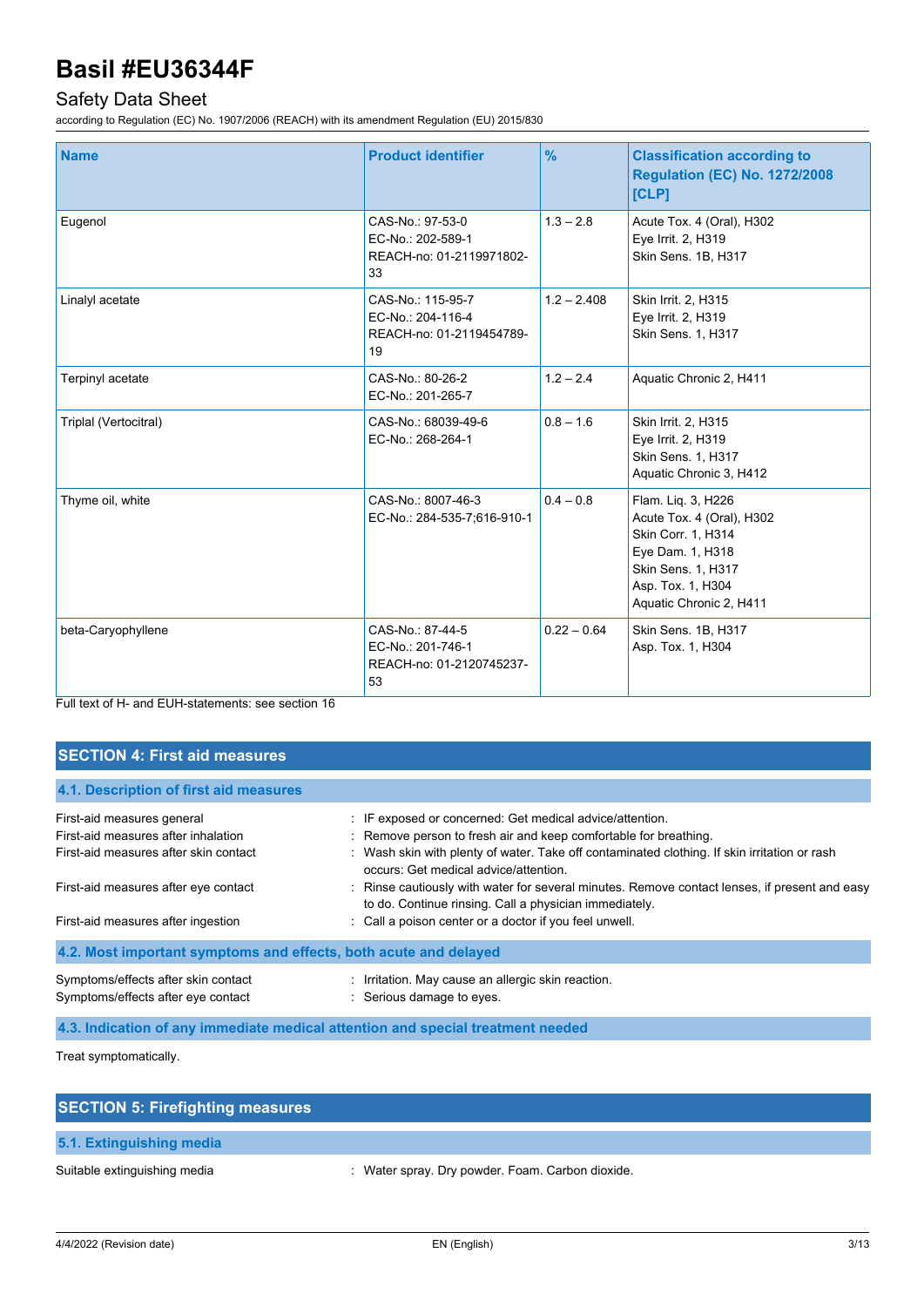## Safety Data Sheet

according to Regulation (EC) No. 1907/2006 (REACH) with its amendment Regulation (EU) 2015/830

| 5.2. Special hazards arising from the substance or mixture |                                                                                                                                             |  |  |
|------------------------------------------------------------|---------------------------------------------------------------------------------------------------------------------------------------------|--|--|
| Hazardous decomposition products in case of fire           | : Toxic fumes may be released.                                                                                                              |  |  |
| 5.3. Advice for firefighters                               |                                                                                                                                             |  |  |
| Protection during firefighting                             | : Do not attempt to take action without suitable protective equipment. Self-contained<br>breathing apparatus. Complete protective clothing. |  |  |

| <b>SECTION 6: Accidental release measures</b>                            |                                                                                                                                                                |  |  |  |
|--------------------------------------------------------------------------|----------------------------------------------------------------------------------------------------------------------------------------------------------------|--|--|--|
| 6.1. Personal precautions, protective equipment and emergency procedures |                                                                                                                                                                |  |  |  |
| 6.1.1. For non-emergency personnel                                       |                                                                                                                                                                |  |  |  |
| Emergency procedures                                                     | : Ventilate spillage area. Avoid contact with skin and eyes. Avoid breathing<br>dust/fume/gas/mist/vapours/spray.                                              |  |  |  |
| 6.1.2. For emergency responders                                          |                                                                                                                                                                |  |  |  |
| Protective equipment                                                     | : Do not attempt to take action without suitable protective equipment. For further information<br>refer to section 8: "Exposure controls/personal protection". |  |  |  |
| <b>6.2. Environmental precautions</b>                                    |                                                                                                                                                                |  |  |  |
| Avoid release to the environment.                                        |                                                                                                                                                                |  |  |  |
| 6.3. Methods and material for containment and cleaning up                |                                                                                                                                                                |  |  |  |
| For containment<br>Methods for cleaning up                               | : Collect spillage.<br>Take up liquid spill into absorbent material. Notify authorities if product enters sewers or<br>public waters.                          |  |  |  |
| Other information                                                        | Dispose of materials or solid residues at an authorized site.                                                                                                  |  |  |  |

**6.4. Reference to other sections**

For further information refer to section 13.

| <b>SECTION 7: Handling and storage</b>                                                                         |                                                                                                                                                                                                                                                                                                                                                                                                                                                                                                                                |
|----------------------------------------------------------------------------------------------------------------|--------------------------------------------------------------------------------------------------------------------------------------------------------------------------------------------------------------------------------------------------------------------------------------------------------------------------------------------------------------------------------------------------------------------------------------------------------------------------------------------------------------------------------|
| 7.1. Precautions for safe handling                                                                             |                                                                                                                                                                                                                                                                                                                                                                                                                                                                                                                                |
| Precautions for safe handling<br>Hygiene measures                                                              | : Ensure good ventilation of the work station. Obtain special instructions before use. Do not<br>handle until all safety precautions have been read and understood. Wear personal<br>protective equipment. Avoid contact with skin and eyes. Avoid breathing<br>dust/fume/gas/mist/vapours/spray.<br>: Wash contaminated clothing before reuse. Do not eat, drink or smoke when using this<br>product. Always wash hands after handling the product. Contaminated work clothing should<br>not be allowed out of the workplace. |
| 7.2. Conditions for safe storage, including any incompatibilities                                              |                                                                                                                                                                                                                                                                                                                                                                                                                                                                                                                                |
| Storage conditions<br>Storage temperature<br>Storage area<br>Special rules on packaging<br>Packaging materials | : Store locked up. Store in a well-ventilated place. Keep cool.<br>: 25 °C<br>Store in a well-ventilated place. Store away from heat.<br>: Store in a closed container.<br>: Do not store in corrodable metal.                                                                                                                                                                                                                                                                                                                 |
| 7.3. Specific end use(s)                                                                                       |                                                                                                                                                                                                                                                                                                                                                                                                                                                                                                                                |

No additional information available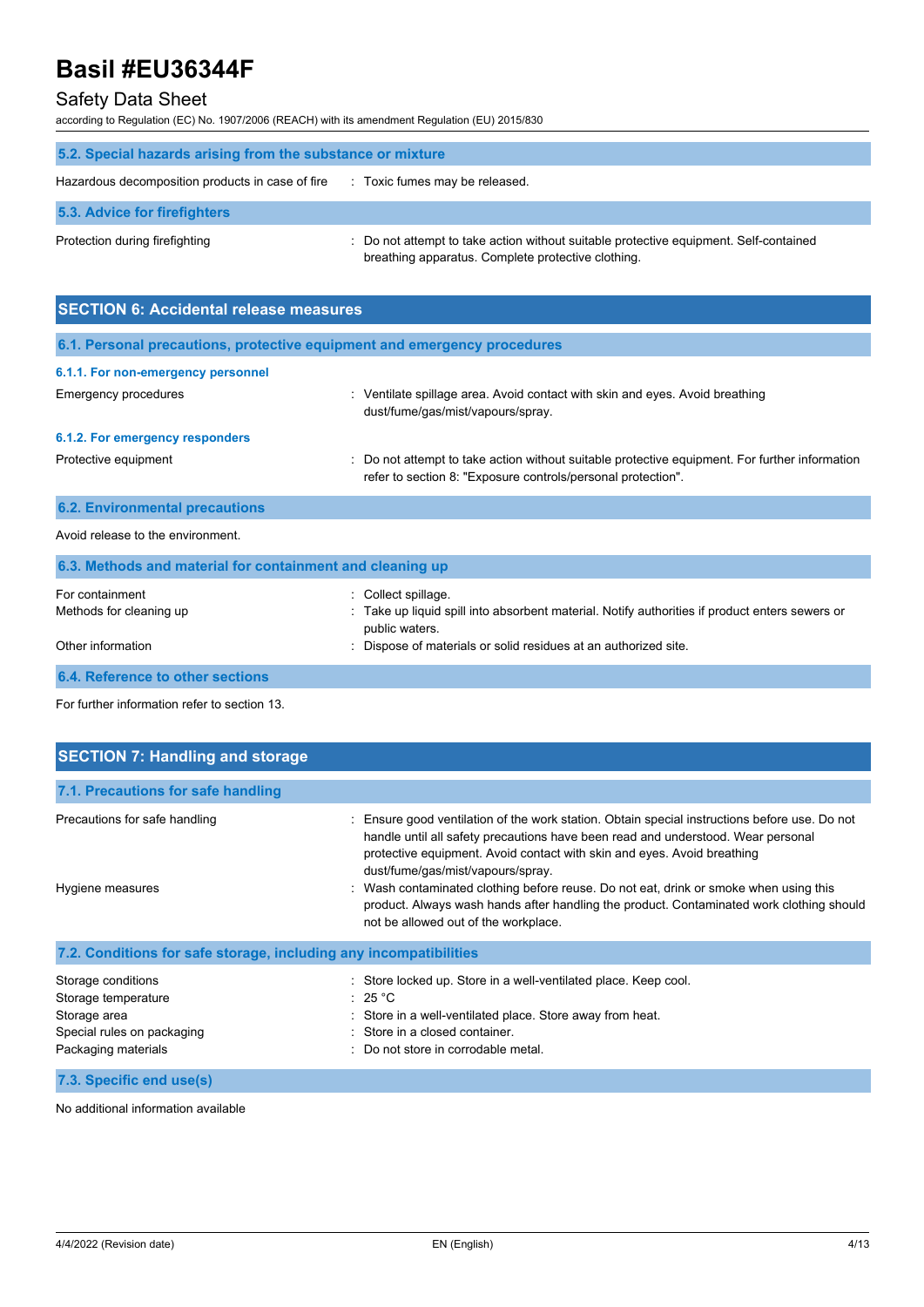## Safety Data Sheet

according to Regulation (EC) No. 1907/2006 (REACH) with its amendment Regulation (EU) 2015/830

### **SECTION 8: Exposure controls/personal protection**

### **8.1. Control parameters**

#### **8.1.1 National occupational exposure and biological limit values**

| d-Limonene (5989-27-5)                                   |                                                                                                                          |  |  |
|----------------------------------------------------------|--------------------------------------------------------------------------------------------------------------------------|--|--|
| <b>Finland - Occupational Exposure Limits</b>            |                                                                                                                          |  |  |
| HTP (OEL TWA) [1]                                        | 140 mg/ $m3$                                                                                                             |  |  |
| HTP (OEL TWA) [2]                                        | 25 ppm                                                                                                                   |  |  |
| HTP (OEL STEL)                                           | 280 mg/ $m3$                                                                                                             |  |  |
| HTP (OEL STEL) [ppm]                                     | 50 ppm                                                                                                                   |  |  |
| <b>Germany - Occupational Exposure Limits (TRGS 900)</b> |                                                                                                                          |  |  |
| AGW (OEL TWA) [1]                                        | 28 mg/m <sup>3</sup> (the risk of damage to the embryo or fetus can be excluded when AGW and<br>BGW values are observed) |  |  |
| AGW (OEL TWA) [2]                                        | 5 ppm (the risk of damage to the embryo or fetus can be excluded when AGW and BGW<br>values are observed)                |  |  |
| Chemical category                                        | Skin notation, Skin sensitization                                                                                        |  |  |
| <b>Slovenia - Occupational Exposure Limits</b>           |                                                                                                                          |  |  |
| <b>OEL TWA</b>                                           | $28$ mg/m <sup>3</sup>                                                                                                   |  |  |
| OEL TWA [ppm]                                            | 5 ppm                                                                                                                    |  |  |
| <b>OEL STEL</b>                                          | 112 mg/m $3$                                                                                                             |  |  |
| OEL STEL [ppm]                                           | 20 ppm                                                                                                                   |  |  |
| OEL chemical category                                    | Potential for cutaneous absorption                                                                                       |  |  |
| <b>Spain - Occupational Exposure Limits</b>              |                                                                                                                          |  |  |
| VLA-ED (OEL TWA) [1]                                     | 168 mg/ $m3$                                                                                                             |  |  |
| VLA-ED (OEL TWA) [2]                                     | 30 ppm                                                                                                                   |  |  |
| OEL chemical category                                    | Sensitizer, skin - potential for cutaneous absorption                                                                    |  |  |
| <b>Norway - Occupational Exposure Limits</b>             |                                                                                                                          |  |  |
| Grenseverdi (OEL TWA) [1]                                | 140 mg/ $m3$                                                                                                             |  |  |
| Grenseverdi (OEL TWA) [2]                                | 25 ppm                                                                                                                   |  |  |
| Korttidsverdi (OEL STEL)                                 | 175 mg/m <sup>3</sup> (value calculated)                                                                                 |  |  |
| Korttidsverdi (OEL STEL) [ppm]                           | 37.5 ppm (value calculated)                                                                                              |  |  |
| OEL chemical category                                    | Allergenic substance                                                                                                     |  |  |
| <b>Switzerland - Occupational Exposure Limits</b>        |                                                                                                                          |  |  |
| MAK (OEL TWA) [1]                                        | 40 mg/ $m3$                                                                                                              |  |  |
| MAK (OEL TWA) [2]                                        | 7 ppm                                                                                                                    |  |  |
| KZGW (OEL STEL)                                          | 80 mg/m <sup>3</sup>                                                                                                     |  |  |
| KZGW (OEL STEL) [ppm]                                    | 14 ppm                                                                                                                   |  |  |
| OEL chemical category                                    | Sensitizer                                                                                                               |  |  |

## **8.1.2. Recommended monitoring procedures**

## No additional information available

#### **8.1.3. Air contaminants formed**

#### No additional information available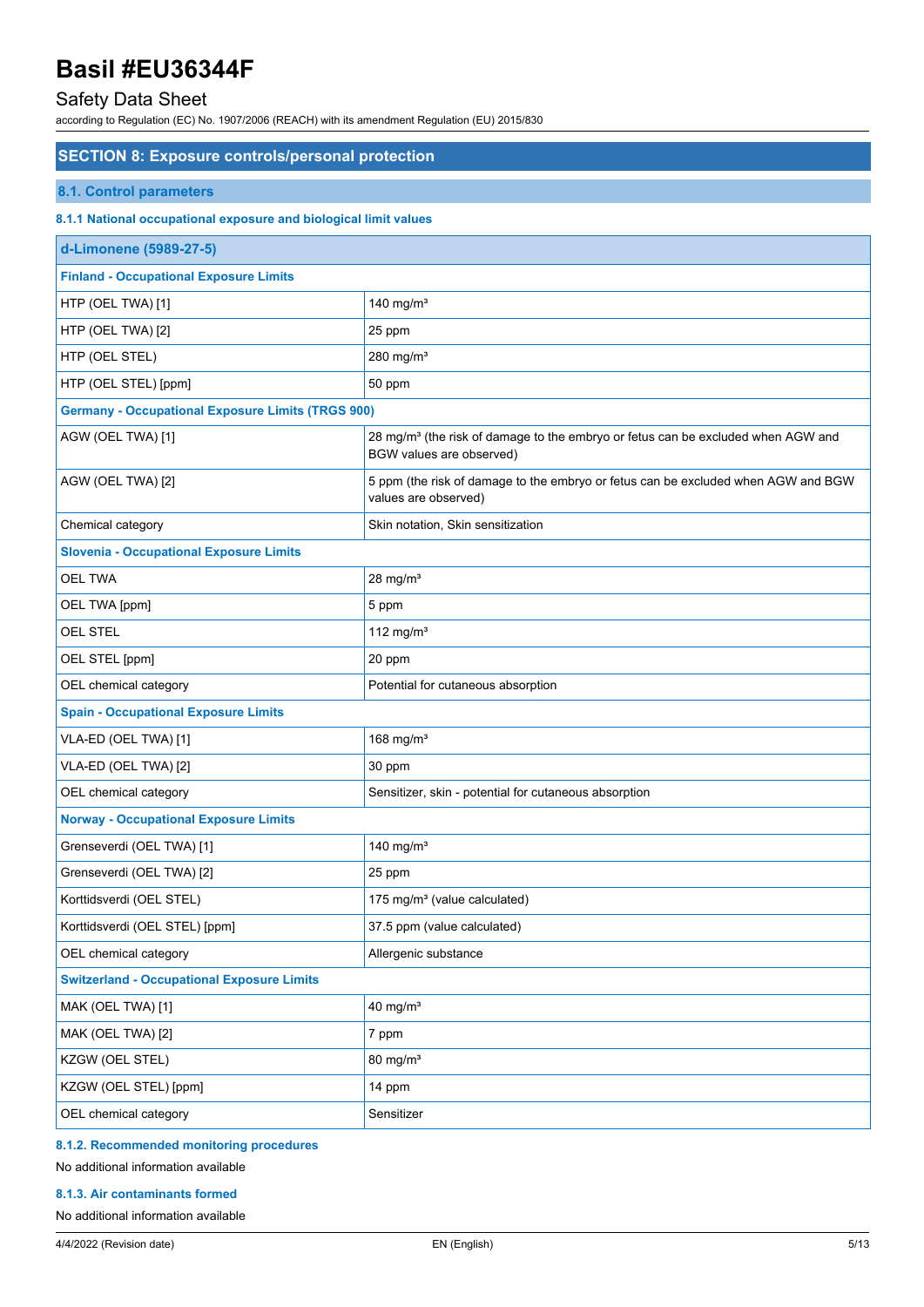## Safety Data Sheet

according to Regulation (EC) No. 1907/2006 (REACH) with its amendment Regulation (EU) 2015/830

#### **8.1.4. DNEL and PNEC**

No additional information available

#### **8.1.5. Control banding**

No additional information available

**8.2. Exposure controls**

#### **8.2.1. Appropriate engineering controls**

#### **Appropriate engineering controls:**

Ensure good ventilation of the work station.

#### **8.2.2. Personal protection equipment**

#### **Personal protective equipment symbol(s):**



#### **8.2.2.1. Eye and face protection**

**Eye protection:** Safety glasses

#### **8.2.2.2. Skin protection**

**Skin and body protection:** Wear suitable protective clothing

**Hand protection:** Protective gloves

#### **8.2.2.3. Respiratory protection**

#### **Respiratory protection:**

[In case of inadequate ventilation] wear respiratory protection.

#### **8.2.2.4. Thermal hazards**

No additional information available

#### **8.2.3. Environmental exposure controls**

#### **Environmental exposure controls:** Avoid release to the environment.

## **SECTION 9: Physical and chemical properties**

### **9.1. Information on basic physical and chemical properties**

| Physical state                             | : Liquid                         |
|--------------------------------------------|----------------------------------|
| Colour                                     | : light yellow. amber.           |
| Odour                                      | : characteristic characteristic. |
| Odour threshold                            | : No data available              |
| рH                                         | $:$ No data available            |
| Relative evaporation rate (butylacetate=1) | : No data available              |
| Melting point                              | $:$ Not applicable               |
| Freezing point                             | : No data available              |
| Boiling point                              | : No data available              |
| Flash point                                | : 80 °C (closed cup) ASTM D7094  |
| Auto-ignition temperature                  | : No data available              |
| Decomposition temperature                  | : No data available              |
| Flammability (solid, gas)                  | $:$ Not applicable               |
| Vapour pressure                            | : No data available              |
| Relative vapour density at 20 °C           | : No data available              |
| Relative density                           | : $\approx 0.92$                 |
|                                            |                                  |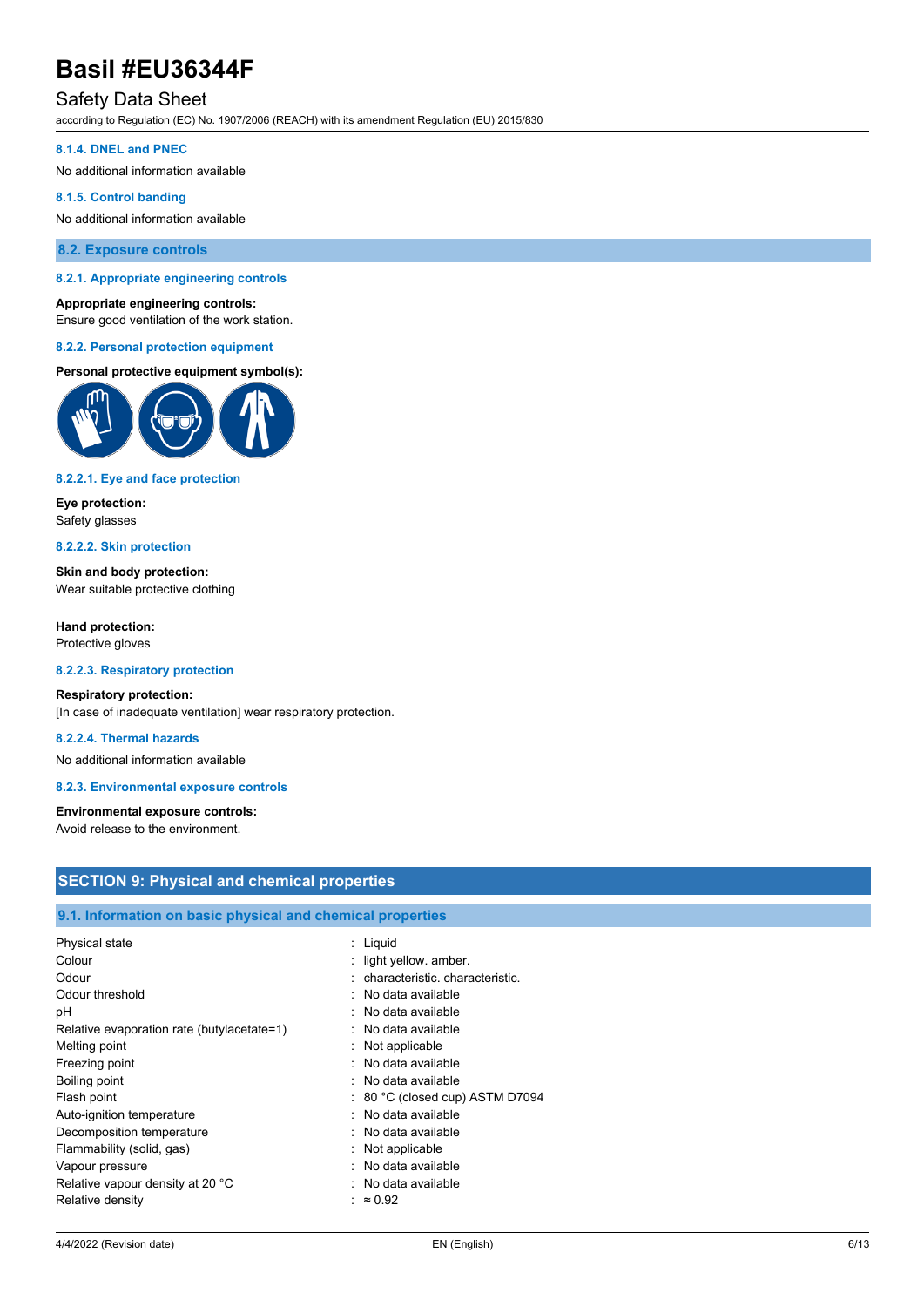## Safety Data Sheet

according to Regulation (EC) No. 1907/2006 (REACH) with its amendment Regulation (EU) 2015/830

| Solubility                                      | : No data available |
|-------------------------------------------------|---------------------|
| Partition coefficient n-octanol/water (Log Pow) | : No data available |
| Viscosity, kinematic                            | : No data available |
| Viscosity, dynamic                              | : No data available |
| Explosive properties                            | : No data available |
| Oxidising properties                            | : No data available |
| <b>Explosive limits</b>                         | : No data available |
|                                                 |                     |

### **9.2. Other information**

No additional information available

## **SECTION 10: Stability and reactivity**

## **10.1. Reactivity**

The product is non-reactive under normal conditions of use, storage and transport.

**10.2. Chemical stability**

Stable under normal conditions.

**10.3. Possibility of hazardous reactions**

No dangerous reactions known under normal conditions of use.

**10.4. Conditions to avoid**

None under recommended storage and handling conditions (see section 7).

**10.5. Incompatible materials**

No additional information available

**10.6. Hazardous decomposition products**

Under normal conditions of storage and use, hazardous decomposition products should not be produced.

## **SECTION 11: Toxicological information**

| 11.1 Information on toxicological effects                                       |                                                      |  |
|---------------------------------------------------------------------------------|------------------------------------------------------|--|
| Acute toxicity (oral)<br>Acute toxicity (dermal)<br>Acute toxicity (inhalation) | Not classified<br>Not classified<br>: Not classified |  |
| <b>OCIMUM BASILICUM FLOWER/LEAF/STEM EXTRACT (84775-71-3)</b>                   |                                                      |  |
| LD50 oral                                                                       | 2790 mg/kg bodyweight                                |  |
| d-Limonene (5989-27-5)                                                          |                                                      |  |
| LD50 oral rat                                                                   | 4400 mg/kg                                           |  |
| LD50 dermal rabbit                                                              | $> 5$ g/kg                                           |  |
| Clove leaf oil (8000-34-8)                                                      |                                                      |  |
| LD50 oral rat                                                                   | 1370 mg/kg                                           |  |
| LD50 oral                                                                       | 2650 mg/kg bodyweight                                |  |
| LD50 dermal rabbit                                                              | 1200 mg/kg                                           |  |
| LD50 dermal                                                                     | 2500 mg/kg bodyweight                                |  |
| Linalyl acetate (115-95-7)                                                      |                                                      |  |
| LD50 oral rat                                                                   | 14550 mg/kg                                          |  |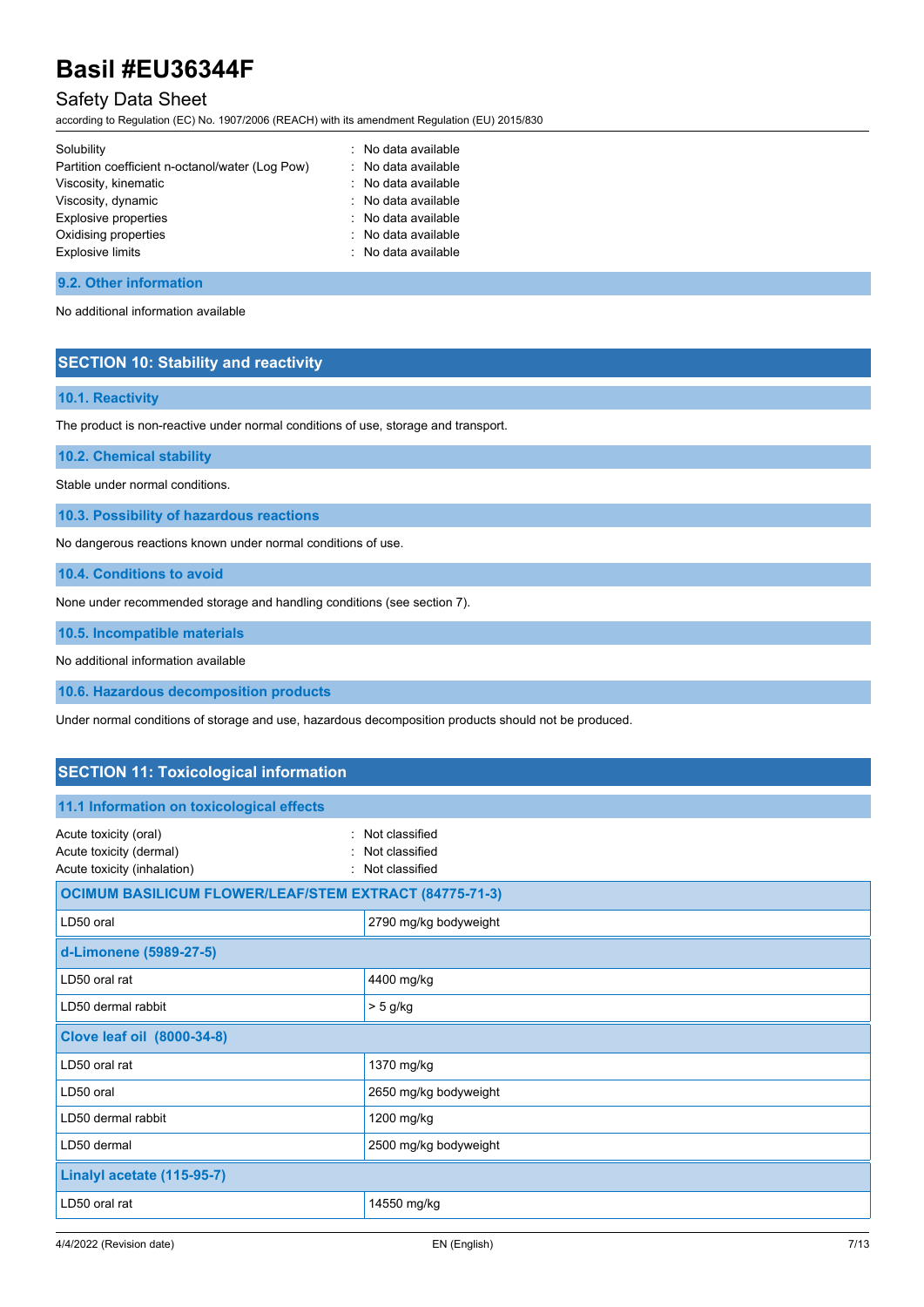## Safety Data Sheet

according to Regulation (EC) No. 1907/2006 (REACH) with its amendment Regulation (EU) 2015/830

| Linalyl acetate (115-95-7)         |                                      |  |
|------------------------------------|--------------------------------------|--|
| LD50 dermal rabbit                 | > 5000 mg/kg                         |  |
| <b>Eugenol (97-53-0)</b>           |                                      |  |
| LD50 oral rat                      | 1930 mg/kg                           |  |
| LD50 oral                          | 2500 mg/kg bodyweight                |  |
| Terpinyl acetate (80-26-2)         |                                      |  |
| LD50 oral rat                      | 5075 mg/kg                           |  |
| Triplal (Vertocitral) (68039-49-6) |                                      |  |
| LD50 oral                          | 3900 mg/kg bodyweight                |  |
| Thyme oil, white (8007-46-3)       |                                      |  |
| LD50 oral rat                      | 2840 mg/kg                           |  |
| LD50 oral                          | 1800 mg/kg bodyweight                |  |
| Skin corrosion/irritation          | Causes skin irritation.              |  |
| Serious eye damage/irritation      | Causes serious eye damage.           |  |
| Respiratory or skin sensitisation  | May cause an allergic skin reaction. |  |
| Germ cell mutagenicity             | Not classified                       |  |
| Carcinogenicity                    | : Not classified                     |  |
| d-Limonene (5989-27-5)             |                                      |  |
| IARC group                         | 3 - Not classifiable                 |  |
| <b>Eugenol (97-53-0)</b>           |                                      |  |
| IARC group                         | 3 - Not classifiable                 |  |
| Reproductive toxicity              | : Not classified                     |  |
| STOT-single exposure               | Not classified                       |  |
| STOT-repeated exposure             | Not classified                       |  |
| Aspiration hazard                  | Not classified                       |  |

## **SECTION 12: Ecological information**

## **12.1. Toxicity**

| Ecology - general<br>Hazardous to the aquatic environment, short-term<br>(acute)<br>Hazardous to the aquatic environment, long-term<br>(chronic) | : Toxic to aquatic life with long lasting effects. Harmful to aquatic life with long lasting effects.<br>: Not classified<br>: Harmful to aquatic life with long lasting effects. |
|--------------------------------------------------------------------------------------------------------------------------------------------------|-----------------------------------------------------------------------------------------------------------------------------------------------------------------------------------|
| d-Limonene (5989-27-5)                                                                                                                           |                                                                                                                                                                                   |
| LC50 - Fish [1]                                                                                                                                  | 0.619 - 0.796 mg/l (Exposure time: 96 h - Species: Pimephales promelas [flow-through])                                                                                            |
| LC50 - Fish [2]                                                                                                                                  | 35 mg/l (Exposure time: 96 h - Species: Oncorhynchus mykiss)                                                                                                                      |
| Linalyl acetate (115-95-7)                                                                                                                       |                                                                                                                                                                                   |
| LC50 - Fish [1]                                                                                                                                  | 11 mg/l (Exposure time: 96 h - Species: Cyprinus carpio [flow-through])                                                                                                           |
| <b>Eugenol (97-53-0)</b>                                                                                                                         |                                                                                                                                                                                   |
| LC50 - Fish [1]                                                                                                                                  | 13 mg/l (Exposure time: 96 h - Species: Danio rerio [semi-static])                                                                                                                |
| Terpinyl acetate (80-26-2)                                                                                                                       |                                                                                                                                                                                   |
| LC50 - Fish [1]                                                                                                                                  | > 11 mg/l (Exposure time: 96 h - Species: Pimephales promelas [flow-through])                                                                                                     |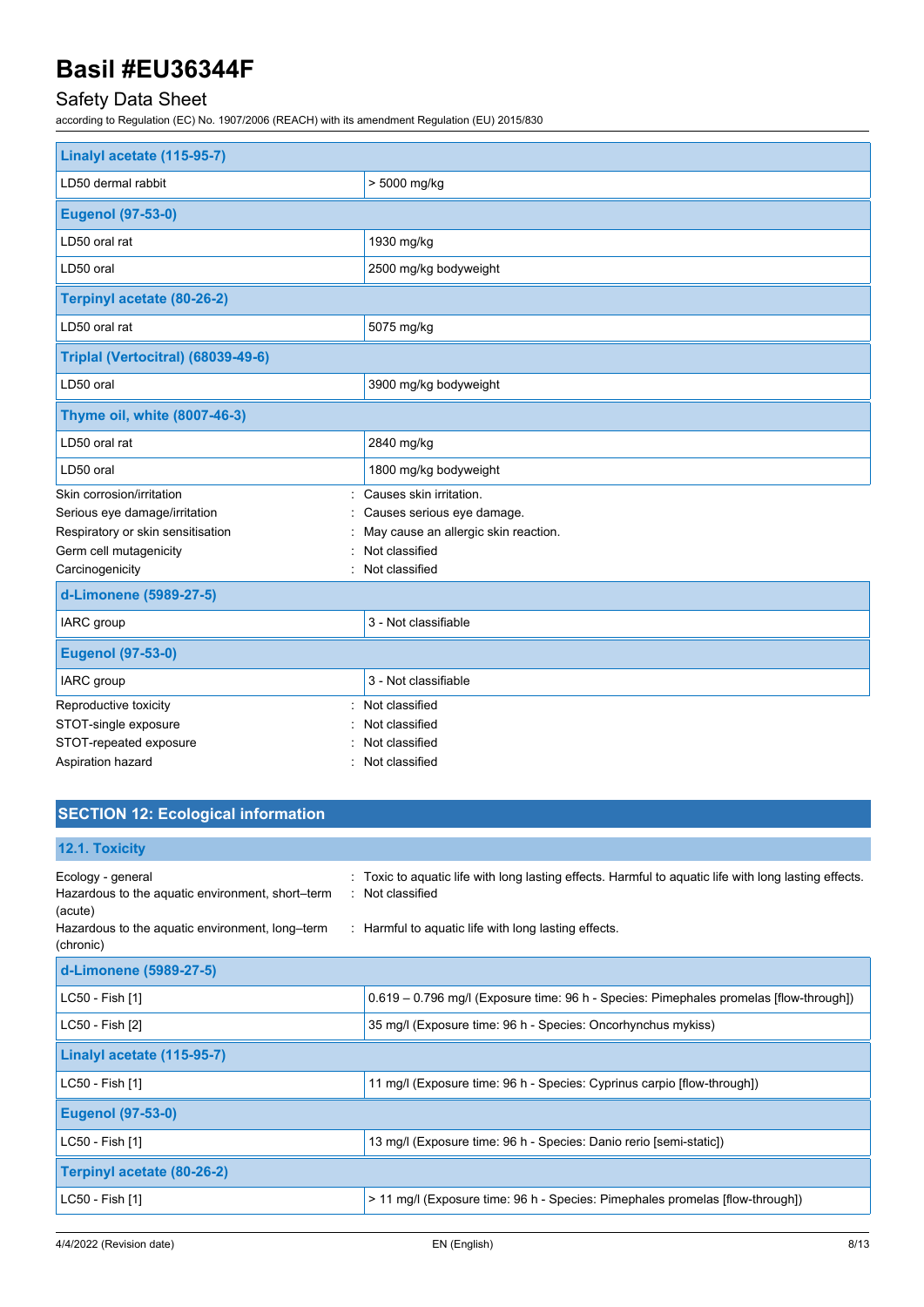## Safety Data Sheet

according to Regulation (EC) No. 1907/2006 (REACH) with its amendment Regulation (EU) 2015/830

| 12.2. Persistence and degradability      |
|------------------------------------------|
| No additional information available      |
|                                          |
| 12.3. Bioaccumulative potential          |
|                                          |
| No additional information available      |
|                                          |
| 12.4. Mobility in soil                   |
| No additional information available      |
|                                          |
| 12.5. Results of PBT and vPvB assessment |
|                                          |
| No additional information available      |
|                                          |
| 12.6. Other adverse effects              |
|                                          |
| No additional information available      |

| <b>SECTION 13: Disposal considerations</b> |                                                                                               |
|--------------------------------------------|-----------------------------------------------------------------------------------------------|
| <b>13.1. Waste treatment methods</b>       |                                                                                               |
| Waste treatment methods                    | : Dispose of contents/container in accordance with licensed collector's sorting instructions. |
| <b>SECTION 14: Transport information</b>   |                                                                                               |

#### In accordance with ADR / IMDG / IATA / ADN / RID

| 14.1 UN number                                                                                                                                       |                                                                                              |
|------------------------------------------------------------------------------------------------------------------------------------------------------|----------------------------------------------------------------------------------------------|
| UN-No. (ADR)<br>UN-No. (IMDG)<br>UN-No. (IATA)<br>UN-No. (ADN)<br>UN-No. (RID)                                                                       | Not applicable<br>÷.<br>Not applicable<br>Not applicable<br>Not applicable<br>Not applicable |
| 14.2. UN proper shipping name                                                                                                                        |                                                                                              |
| Proper Shipping Name (ADR)<br>Proper Shipping Name (IMDG)<br>Proper Shipping Name (IATA)<br>Proper Shipping Name (ADN)<br>Proper Shipping Name (RID) | : Not applicable<br>Not applicable<br>: Not applicable<br>Not applicable<br>: Not applicable |
| 14.3. Transport hazard class(es)                                                                                                                     |                                                                                              |
| <b>ADR</b><br>Transport hazard class(es) (ADR)                                                                                                       | : Not applicable                                                                             |
| <b>IMDG</b><br>Transport hazard class(es) (IMDG)                                                                                                     | : Not applicable                                                                             |
| <b>IATA</b><br>Transport hazard class(es) (IATA)                                                                                                     | : Not applicable                                                                             |
| <b>ADN</b><br>Transport hazard class(es) (ADN)                                                                                                       | : Not applicable                                                                             |
| <b>RID</b><br>Transport hazard class(es) (RID)                                                                                                       | : Not applicable                                                                             |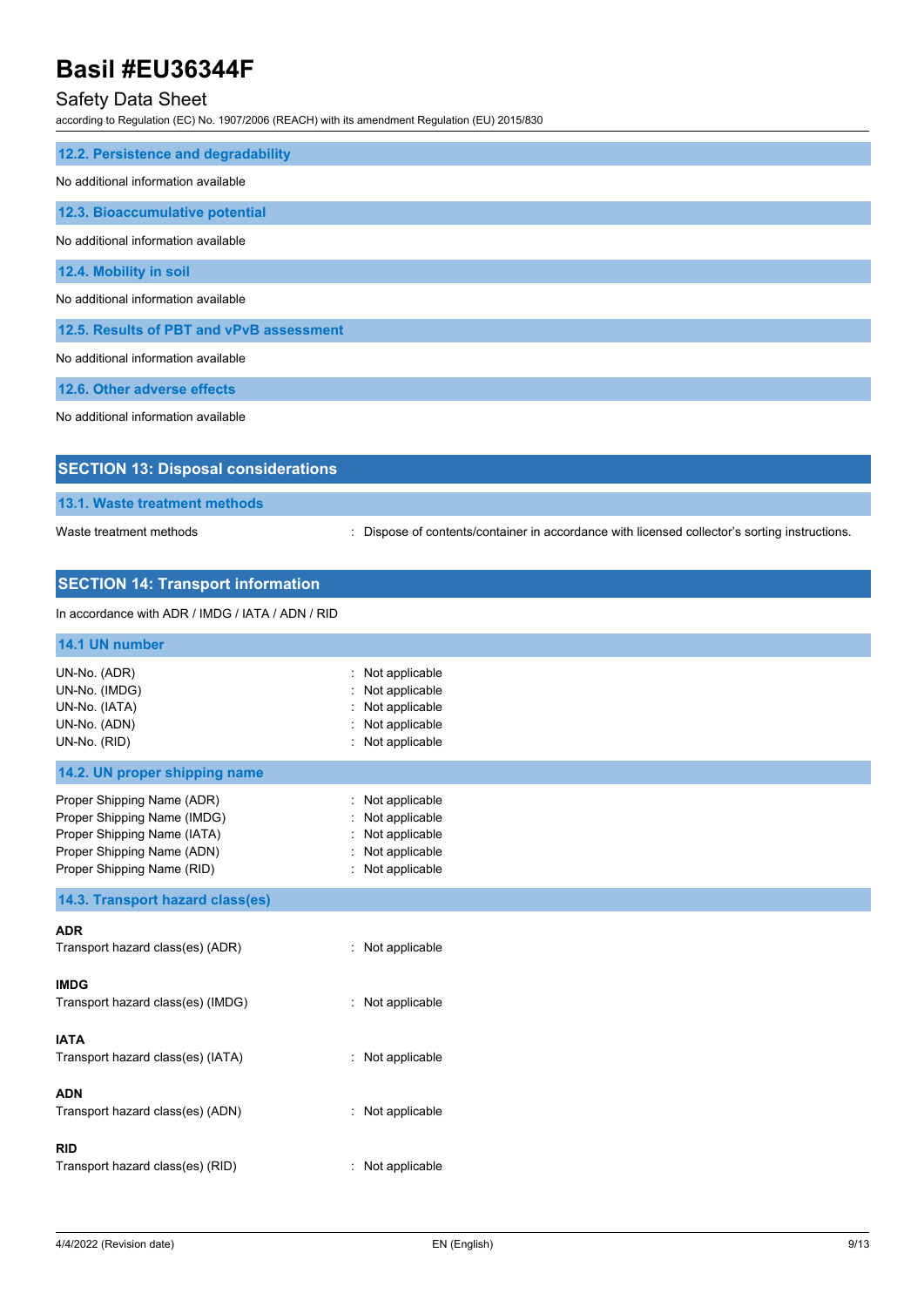## Safety Data Sheet

according to Regulation (EC) No. 1907/2006 (REACH) with its amendment Regulation (EU) 2015/830

| 14.4. Packing group                                                                                               |                                                                                          |
|-------------------------------------------------------------------------------------------------------------------|------------------------------------------------------------------------------------------|
| Packing group (ADR)<br>Packing group (IMDG)<br>Packing group (IATA)<br>Packing group (ADN)<br>Packing group (RID) | Not applicable<br>Not applicable<br>Not applicable<br>Not applicable<br>: Not applicable |
| <b>14.5. Environmental hazards</b>                                                                                |                                                                                          |
| Dangerous for the environment<br>Marine pollutant<br>Other information                                            | : No<br>: No<br>: No supplementary information available                                 |
| 14.6. Special precautions for user                                                                                |                                                                                          |
| <b>Overland transport</b><br>Not applicable                                                                       |                                                                                          |
| <b>Transport by sea</b><br>Not applicable                                                                         |                                                                                          |
| Air transport<br>Not applicable                                                                                   |                                                                                          |
| Inland waterway transport<br>Not applicable                                                                       |                                                                                          |
| Rail transport<br>Not applicable                                                                                  |                                                                                          |
| 14.7. Transport in bulk according to Annex II of Marpol and the IBC Code                                          |                                                                                          |
| Not applicable                                                                                                    |                                                                                          |
| <b>SECTION 15: Regulatory information</b>                                                                         |                                                                                          |

**15.1. Safety, health and environmental regulations/legislation specific for the substance or mixture**

#### **15.1.1. EU-Regulations**

| <b>EU restriction list (REACH Annex XVII)</b> |                                                                                                                                                                                                              |  |
|-----------------------------------------------|--------------------------------------------------------------------------------------------------------------------------------------------------------------------------------------------------------------|--|
| Reference code                                | <b>Applicable on</b>                                                                                                                                                                                         |  |
| 3(a)                                          | d-Limonene; Thyme oil, white                                                                                                                                                                                 |  |
| 3(b)                                          | Basil #EU36344F; Petitgrain oil terpeneless; OCIMUM BASILICUM FLOWER/LEAF/STEM EXTRACT; d-Limonene;<br>Clove leaf oil; Linalyl acetate; Eugenol; Triplal (Vertocitral); beta-Caryophyllene; Thyme oil, white |  |
| 3(c)                                          | Basil #EU36344F; Petitgrain oil terpeneless; OCIMUM BASILICUM FLOWER/LEAF/STEM EXTRACT; d-Limonene;<br>Terpinyl acetate ; Triplal (Vertocitral) ; Thyme oil, white                                           |  |
| 40.                                           | d-Limonene ; Thyme oil, white                                                                                                                                                                                |  |

Contains no substance on the REACH candidate list

Contains no REACH Annex XIV substances

Contains no substance subject to Regulation (EU) No 649/2012 of the European Parliament and of the Council of 4 July 2012 concerning the export and import of hazardous chemicals.

Contains no substance subject to Regulation (EU) No 2019/1021 of the European Parliament and of the Council of 20 June 2019 on persistent organic pollutants

Contains no substance subject to REGULATION (EU) No 1005/2009 OF THE EUROPEAN PARLIAMENT AND OF THE COUNCIL of 16 September 2009 on substances that deplete the ozone layer.

Contains no substance subject to Regulation (EU) 2019/1148 of the European Parliament and of the Council of 20 June 2019 on the marketing and use of explosives precursors.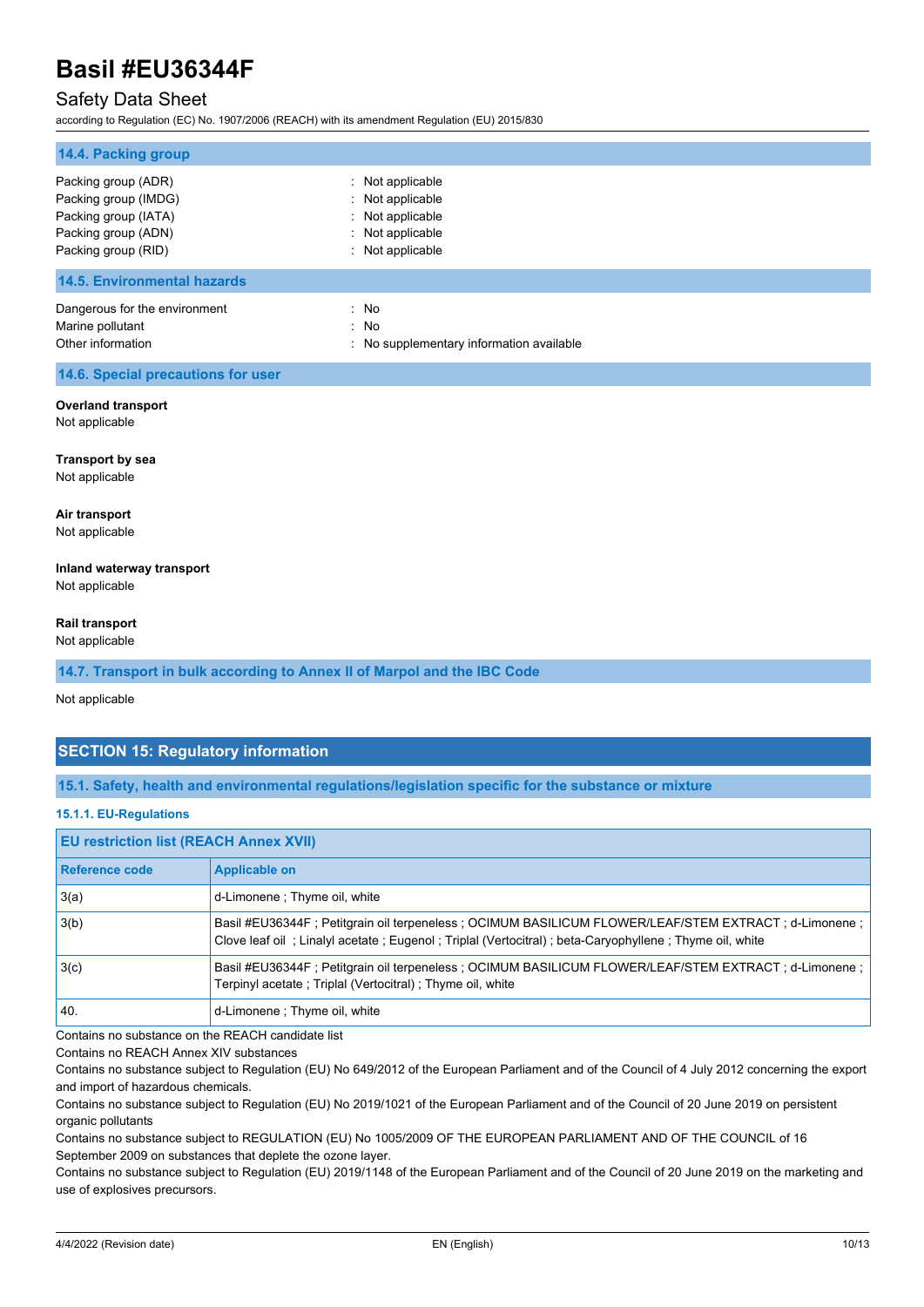## Safety Data Sheet

according to Regulation (EC) No. 1907/2006 (REACH) with its amendment Regulation (EU) 2015/830

Contains no substance subject to Regulation (EC) 273/2004 of the European Parliament and of the Council of 11 February 2004 on the manufacture and the placing on market of certain substances used in the illicit manufacture of narcotic drugs and psychotropic substances.

#### **15.1.2. National regulations**

| Germany                                                 |                                                                                                                                                                                        |
|---------------------------------------------------------|----------------------------------------------------------------------------------------------------------------------------------------------------------------------------------------|
| Water hazard class (WGK)                                | : WGK 2, Significantly hazardous to water (Classification according to AwSV, Annex 1)                                                                                                  |
| Hazardous Incident Ordinance (12. BImSchV)              | Is not subject of the Hazardous Incident Ordinance (12. BImSchV)                                                                                                                       |
| List of sensitizing substances (TRGS 907)               | : Contains sensitizing substances according TRGS 907                                                                                                                                   |
| <b>Netherlands</b>                                      |                                                                                                                                                                                        |
| SZW-lijst van kankerverwekkende stoffen                 | : OCIMUM BASILICUM FLOWER/LEAF/STEM EXTRACT, Triplal (Vertocitral), Thyme oil,<br>white are listed                                                                                     |
| SZW-lijst van mutagene stoffen                          | OCIMUM BASILICUM FLOWER/LEAF/STEM EXTRACT, Triplal (Vertocitral), Thyme oil,<br>white are listed                                                                                       |
| SZW-lijst van reprotoxische stoffen - Borstvoeding      | : None of the components are listed                                                                                                                                                    |
| SZW-lijst van reprotoxische stoffen -<br>Vruchtbaarheid | : None of the components are listed                                                                                                                                                    |
| SZW-lijst van reprotoxische stoffen – Ontwikkeling      | : None of the components are listed                                                                                                                                                    |
| <b>Denmark</b>                                          |                                                                                                                                                                                        |
| Class for fire hazard                                   | Class III-1                                                                                                                                                                            |
| Store unit                                              | 50 liter                                                                                                                                                                               |
| <b>Classification remarks</b>                           | Flammable according to the Danish Ministry of Justice; Emergency management guidelines<br>for the storage of flammable liquids must be followed                                        |
| Danish National Regulations                             | : Young people below the age of 18 years are not allowed to use the product<br>Pregnant/breastfeeding women working with the product must not be in direct contact with<br>the product |
| Switzerland                                             |                                                                                                                                                                                        |
| Storage class (LK)                                      | : LK $10/12$ - Liquids                                                                                                                                                                 |
| 15.2. Chemical safety assessment                        |                                                                                                                                                                                        |

No chemical safety assessment has been carried out

## **SECTION 16: Other information**

| <b>Abbreviations and acronyms:</b> |                                                                                                 |  |
|------------------------------------|-------------------------------------------------------------------------------------------------|--|
| <b>ADN</b>                         | European Agreement concerning the International Carriage of Dangerous Goods by Inland Waterways |  |
| <b>ADR</b>                         | European Agreement concerning the International Carriage of Dangerous Goods by Road             |  |
| <b>ATE</b>                         | <b>Acute Toxicity Estimate</b>                                                                  |  |
| <b>BCF</b>                         | <b>Bioconcentration factor</b>                                                                  |  |
| <b>BLV</b>                         | <b>Biological limit value</b>                                                                   |  |
| <b>BOD</b>                         | Biochemical oxygen demand (BOD)                                                                 |  |
| COD                                | Chemical oxygen demand (COD)                                                                    |  |
| <b>DMEL</b>                        | <b>Derived Minimal Effect level</b>                                                             |  |
| <b>DNEL</b>                        | Derived-No Effect Level                                                                         |  |
| EC-No.                             | European Community number                                                                       |  |
| <b>EC50</b>                        | Median effective concentration                                                                  |  |
| <b>EN</b>                          | European Standard                                                                               |  |
| <b>IARC</b>                        | International Agency for Research on Cancer                                                     |  |
| <b>IATA</b>                        | International Air Transport Association                                                         |  |
| <b>IMDG</b>                        | International Maritime Dangerous Goods                                                          |  |
| <b>LC50</b>                        | Median lethal concentration                                                                     |  |
| LD50                               | Median lethal dose                                                                              |  |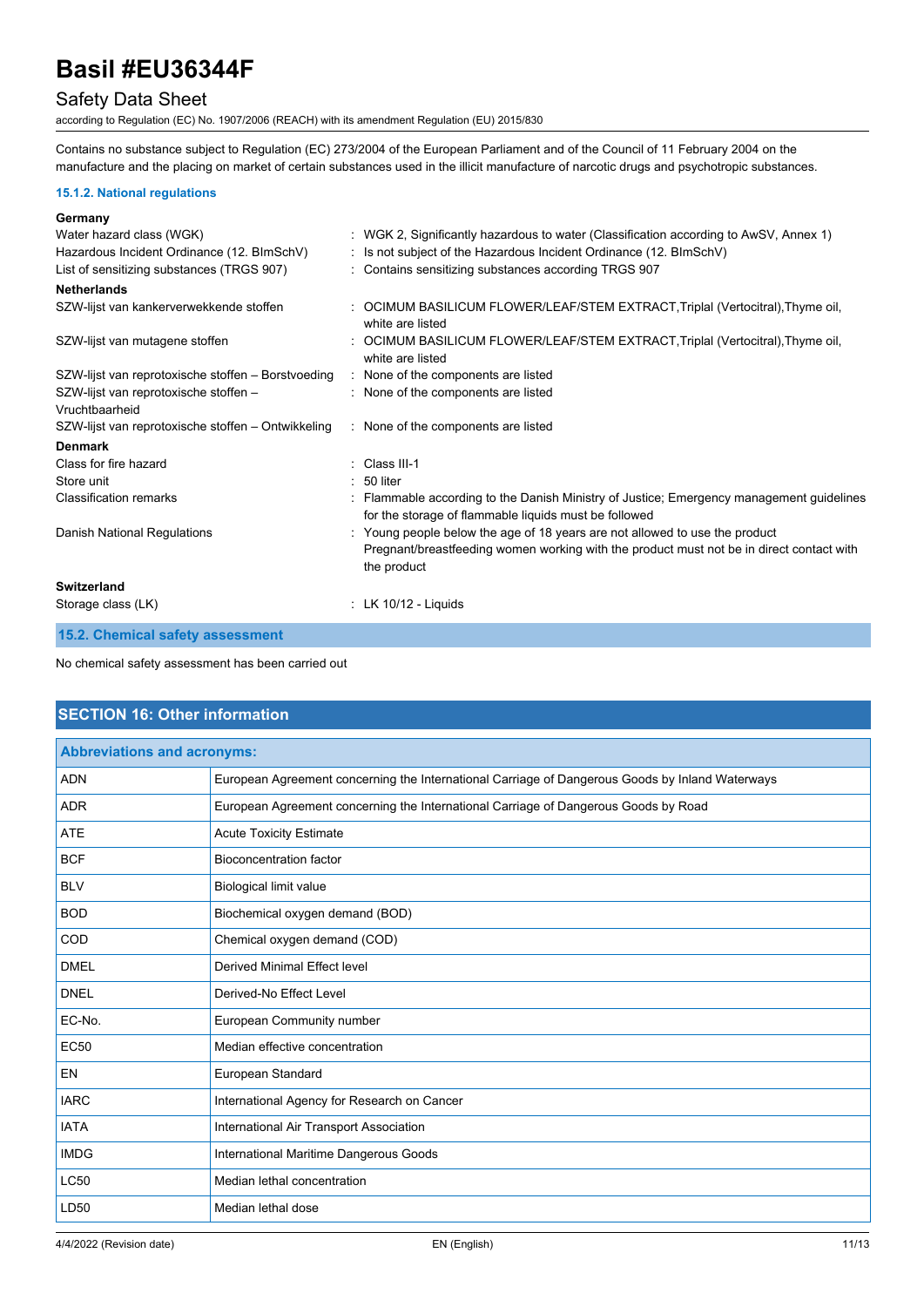## Safety Data Sheet

according to Regulation (EC) No. 1907/2006 (REACH) with its amendment Regulation (EU) 2015/830

| <b>Abbreviations and acronyms:</b>       |                                                                              |  |
|------------------------------------------|------------------------------------------------------------------------------|--|
| <b>LOAEL</b>                             | Lowest Observed Adverse Effect Level                                         |  |
| <b>NOAEC</b>                             | No-Observed Adverse Effect Concentration                                     |  |
| <b>NOAEL</b>                             | No-Observed Adverse Effect Level                                             |  |
| <b>NOEC</b>                              | No-Observed Effect Concentration                                             |  |
| <b>OECD</b>                              | Organisation for Economic Co-operation and Development                       |  |
| <b>OEL</b>                               | Occupational Exposure Limit                                                  |  |
| <b>PBT</b>                               | <b>Persistent Bioaccumulative Toxic</b>                                      |  |
| PNEC                                     | <b>Predicted No-Effect Concentration</b>                                     |  |
| <b>RID</b>                               | Regulations concerning the International Carriage of Dangerous Goods by Rail |  |
| <b>SDS</b>                               | Safety Data Sheet                                                            |  |
| <b>STP</b>                               | Sewage treatment plant                                                       |  |
| ThOD<br>Theoretical oxygen demand (ThOD) |                                                                              |  |
| <b>TLM</b><br>Median Tolerance Limit     |                                                                              |  |
| <b>VOC</b>                               | Volatile Organic Compounds                                                   |  |
| CAS-No.                                  | <b>Chemical Abstract Service number</b>                                      |  |
| N.O.S.                                   | Not Otherwise Specified                                                      |  |
| vPvB                                     | Very Persistent and Very Bioaccumulative                                     |  |
| <b>ED</b>                                | Endocrine disrupting properties                                              |  |

| <b>Full text of H- and EUH-statements:</b> |                                                                   |
|--------------------------------------------|-------------------------------------------------------------------|
| Acute Tox. 4 (Oral)                        | Acute toxicity (oral), Category 4                                 |
| Aquatic Acute 1                            | Hazardous to the aquatic environment - Acute Hazard, Category 1   |
| Aquatic Chronic 2                          | Hazardous to the aquatic environment - Chronic Hazard, Category 2 |
| Aquatic Chronic 3                          | Hazardous to the aquatic environment - Chronic Hazard, Category 3 |
| Asp. Tox. 1                                | Aspiration hazard, Category 1                                     |
| Eye Dam. 1                                 | Serious eye damage/eye irritation, Category 1                     |
| Eye Irrit. 2                               | Serious eye damage/eye irritation, Category 2                     |
| Flam. Liq. 3                               | Flammable liquids, Category 3                                     |
| H226                                       | Flammable liquid and vapour.                                      |
| H302                                       | Harmful if swallowed.                                             |
| H304                                       | May be fatal if swallowed and enters airways.                     |
| H314                                       | Causes severe skin burns and eye damage.                          |
| H315                                       | Causes skin irritation.                                           |
| H317                                       | May cause an allergic skin reaction.                              |
| H318                                       | Causes serious eye damage.                                        |
| H319                                       | Causes serious eye irritation.                                    |
| H400                                       | Very toxic to aquatic life.                                       |
| H411                                       | Toxic to aquatic life with long lasting effects.                  |
| H412                                       | Harmful to aquatic life with long lasting effects.                |